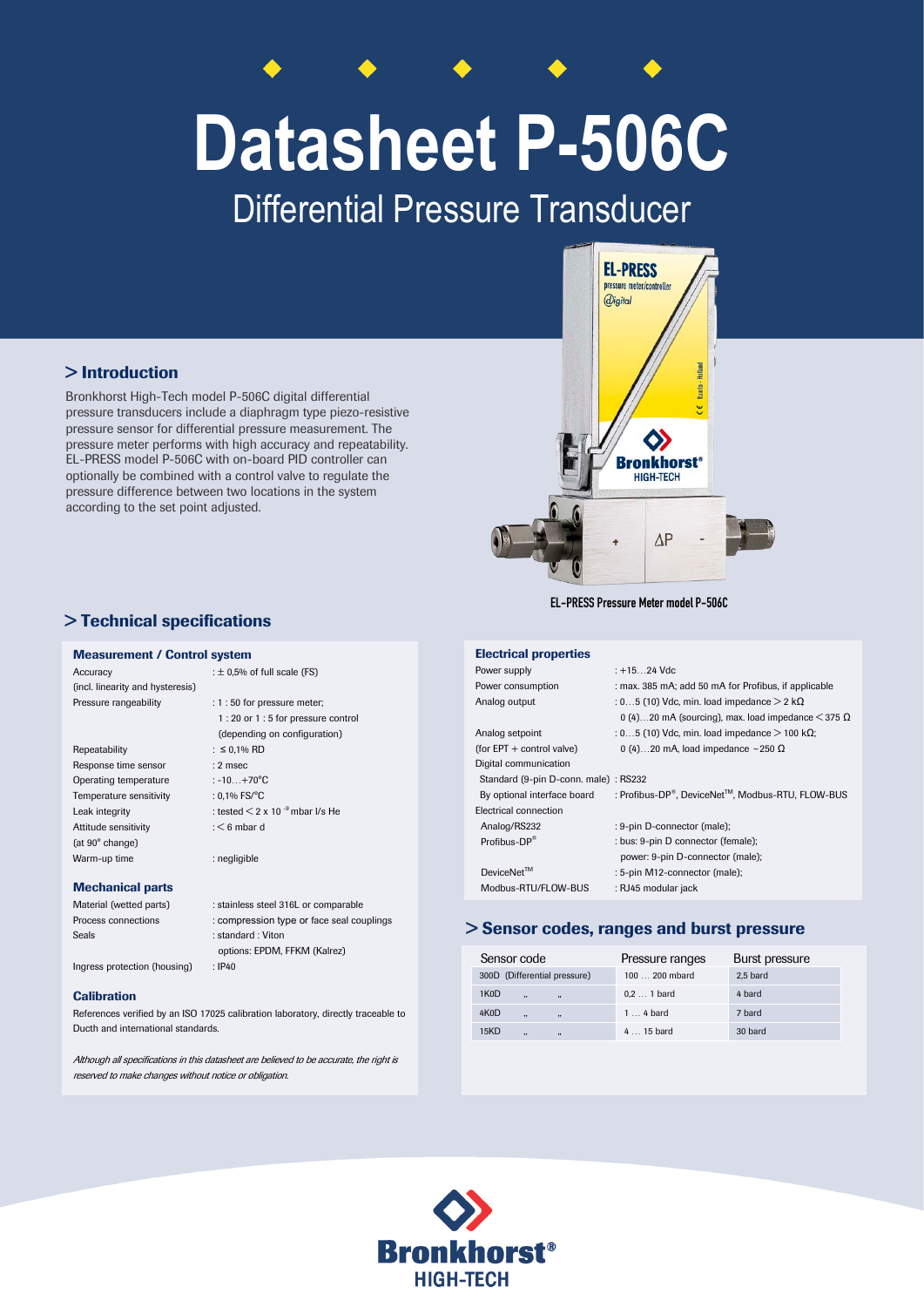### > Model number identification



#### > Measuring principle

Lead wires

Isolating

diaphragm

The EL-PRESS differential pressure sensor is a piezo-resistive bridge on the surface of a silicon chip, with a pressure diaphragm, whose thickness determises the pressure range. When a pressure difference acts on this chip, the diaphragm flexes, and the resistor values of the bridge alter in proportion to the delta P (ΔP). Plus and minus side of the sensor are is separated from the external pressure by thin, sensitive stainless steel diaphragms, and the sealed off cavities are filled with oil. Since the standard oil filling is flamable, Bronkhorst advises to take precautions when oxygen or any other explosive fluid is used.

**Capacitor Plates** 

Sensing diaphragm

Rigid Insulation

Oil fills(dielectric)

Welded seals



Todays EL-PRESS series are equipped with a diaphragm type piezoresistive pressure sensor and a digital pc-board, offering high accuracy, excellent temperature stability and fast response. The basic digital pc-board contains all of the general functions needed for measurement and control. In addition to the standard RS232 and RS485 output, the instruments also offer analog I/O. Furthermore, an optionally integrated interface board provides DeviceNet<sup>™</sup>, Profibus-DP®, Modbus-RTU or FLOW-BUS protocols via a separate connector.



![](_page_1_Figure_7.jpeg)

![](_page_1_Figure_8.jpeg)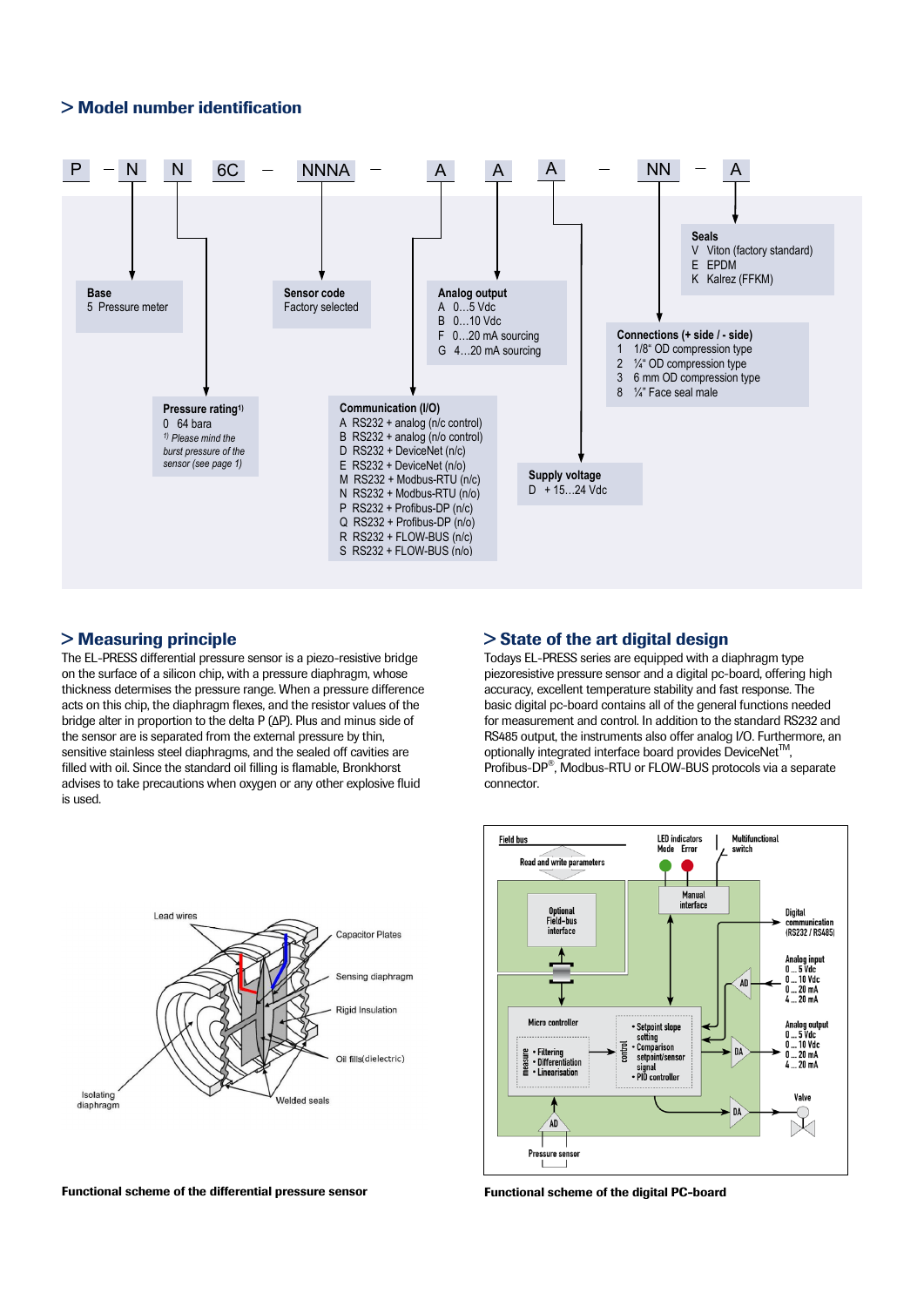![](_page_2_Figure_0.jpeg)

## > Hook-up diagram for analog or RS232 communication

## > Hook-up diagrams for fieldbus communication

For the available fielbus options we refer to the various hook-up diagrams as indicated below. If you are viewing this datasheet in digital format, you may use the hyperlink to each of the drawings. Otherwise please visit the download section o[n www.bronkhorst.com](http://www.bronkhorst.com/en/downloads/instruction_manuals/) or contact our local representatives.

![](_page_2_Figure_4.jpeg)